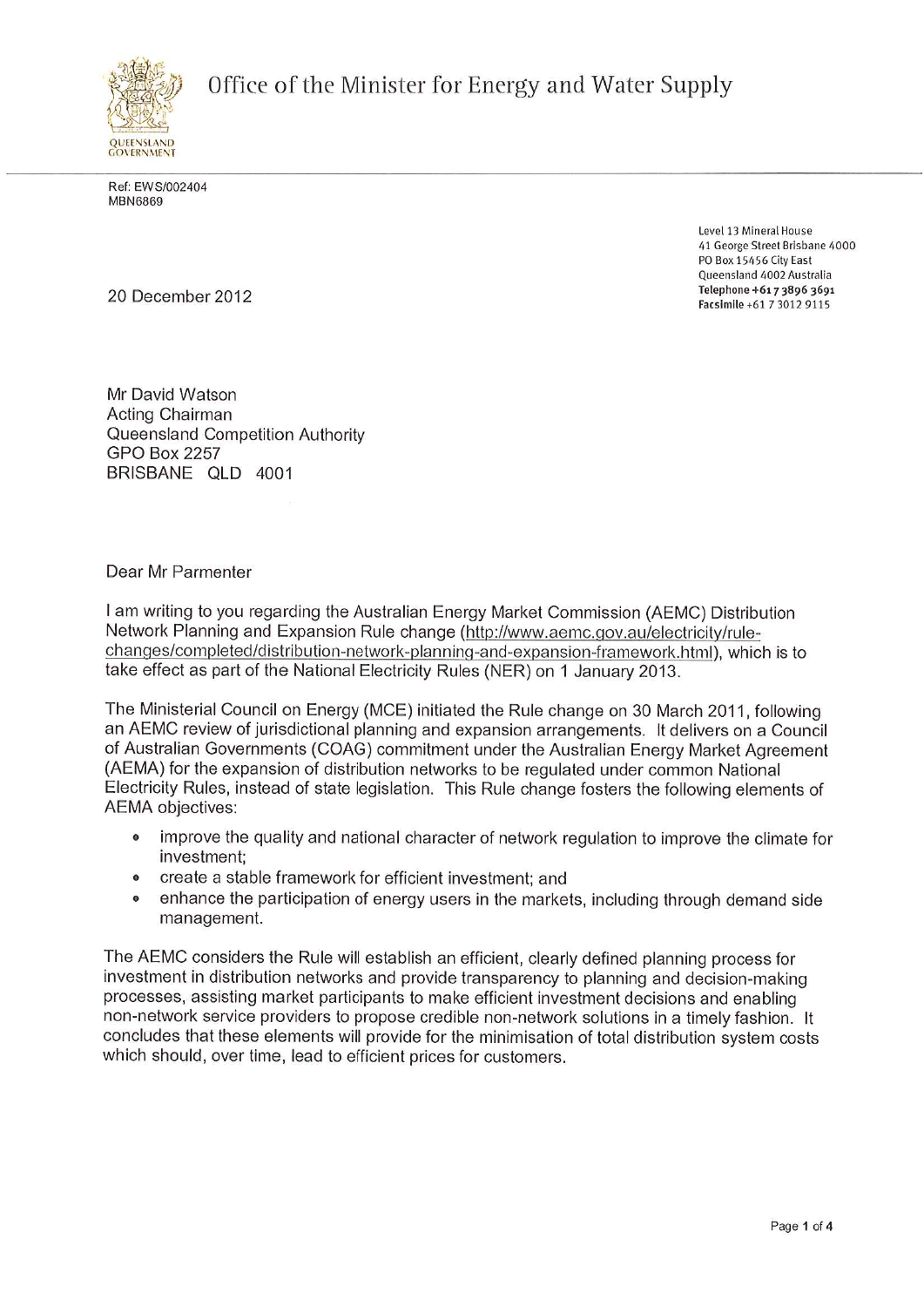My department considers that the Distribution Annual Planning Report (DAPR) introduced by the Rule change will enhance the transparency of capital investment decisions by Queensland's distribution network businesses, increasing the AER's ability to assess the prudency and efficiency of these investments, and enhancing accountability. In particular, the requirement to report on any significant changes from the previous report, and the reasons for these changes, provides for transparent evaluation of performance - a strong incentive to drive continued improvement. However, the introduction of the DAPR requirement results in some duplication of the requirements of the Queensland Electricity Industry Code (the Code).

To enable this Rule to take effect as intended, I propose the following amendments to the Code for your review:

- to repeal all of section 2.3 of the Code (which requires ENERGEX and Ergon Energy to prepare and publish Network Management Plans), to avoid duplication with new national requirements for DAPRs under clause 5.13.2 and Schedule 5.8 of the NER; and
- $\bullet$ to incorporate within the Code a "DAPR date" (i.e. annual date for publishing the DAPR), as required by clause 5.13.2(a) of the NER.

Discussions with the distribution entities have identified 30 September as the most suitable date for publication of the DAPR, to enable the continued use of actual (rather than estimated) end of financial year data, and to allow an additional month beyond the current publication date for Network Management Plans, to appropriately address the additional demands of the DAPR.

The Network Management Plan was a significant recommendation of the 2004 Electricity Distribution and Service Delivery (EDSD) Review, to introduce a rigorous, formal planning and reporting process to provide the basis for adequate and efficient capital investment and maintenance programs. As recognised by the 2011 Electricity Network Capital Expenditure (ENCAP) Review, this reporting requirement has resulted in significant improvements in the understanding ENERGEX and Ergon Energy have of the capabilities of their networks, enabling them to plan and develop their networks more efficiently, and to employ more cost-effective nonnetwork options to address some system limitations.

The DAPR effectively encompasses ail the elements of the NMP, aside from the DAPR requirements for reporting on primary distribution feeders forecast to experience an overload within the next two years (Schedule 5.8 (d)), which lack the targeted nature and clarity of the NMP's requirements for reporting on worst performing feeders (Code section 2.3.2(k) to drive continued improvement. Whether Queensland should retain reporting requirements for worst performing feeders and, if so, whether this should be reported within the DAPR or directly to the QCA, are matters for the consideration of the Inter-Departmental Committee on Energy Reform. Any advice the QCA may wish to contribute on these matters should be directed to Ms Catherine Cussen, Director of Networks and Demand Response at the Department of Energy and Water Supply, on 3227 7567.

I also propose that section 2.2 of the Code, regarding Summer Preparedness Plans, be repealed. These requirements are not duplicated in the DAPR. However, I am advised by the distributors that the network capacity review and contingency planning processes promoted by those plans have been assumed into their normal operations as standard business practices.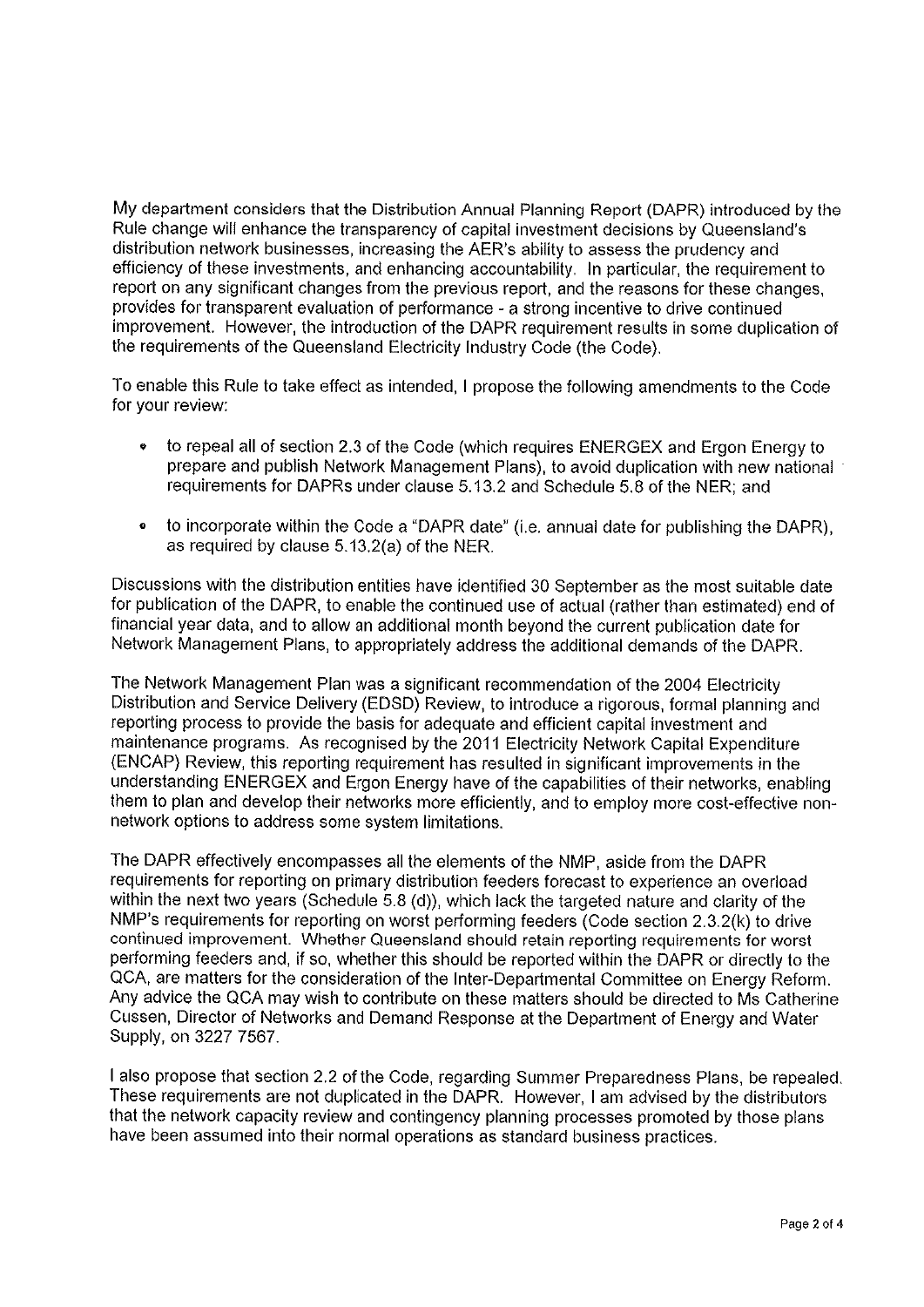Summer Preparedness Plans were another significant outcome of the EDSD Review, providing for targeted improvements to network capacity, security and reliability ahead of peak summer demand and storm risk periods, and for improved communication with customers affected by outages during the summer storm period. These have, necessarily, been approached as longterm, continuous strategies and, with the results now embedded within operations, further formal reporting is considered unnecessary.

The effectiveness of these activities has been demonstrated in the distributors' response to recent emergencies, including the floods of 2011 and Cyclone Yasi. I am advised that removing the formal reporting requirements would not impact these activities, but instead simply remove a now-redundant regulatory burden. With the distributors understood to commence work on compliance reporting for Summer Preparedness Plans in January, their removal now appears timely to maximise the savings of reduced regulatory burden.

The proposed amendments satisfy the Code objective *"to promote efficient investment in, and efficient use of, electricity seivices for the long-term interests of Queensland customers about -*

*(a) price, quality, reliability and security of supply of electricity; and* 

*(b) the reliability, safety and security of the Queensland electricity system"*  by removing potential duplication, and in providing certainty for distributors and non-network service providers of the appropriate timing for the new DAPR.

Unfortunately, with the Rule being finalised only on October 11, and set to commence on 1 January 2013, sufficient time is not available to allow for the consultation process for Code amendments under Part 1A, Division 1 of the Electricity Regulation 2006.

However, as specified in the Electricity Act 1994 subsection 120PA (2), this amendment: is needed urgently; does not materially detriment anyone's interests; and is uncontroversial, as outlined below, and therefore should be able to be implemented without consultation.

Distributors require certainty that they will not be subject to duplicative annual reporting requirements, with significant time involved in undertaking annual reviews and preparing the resulting reports. In the absence of certainty for the distributors that they do not need to compile data for both reports, significant duplication could result.

Furthermore, under clause 5.13.2(b) of the NER, in the absence of a DAPR date being specified in *jurisdictional electricity legislation*, a DAPR date of 31 December will apply. This could result in Queensland's electricity distributors not publishing their annual planning reports until halfway through the first financial year of the five-year period for which they apply. This would impact the timeliness of planning information available to interested parties, including data on emerging commercial opportunities across the networks for non-network service providers to prioritise and develop non-network alternatives within the lead time for consideration.

The Distribution Network Planning and Expansion Rule change has been extensively consulted on by the AEMC, including through a review that commenced in 2007, and during the Rule change process. My department has consulted extensively with the Queensland distributors at each stage of the review and subsequent Rule change, and the distributors both support the amendments here proposed. This Rule change represents consequential changes required solely to support the intended implementation of the DAPR under the Rule change and, accordingly, it does not pose a risk to any person's interests, and is not controversial in anyway.